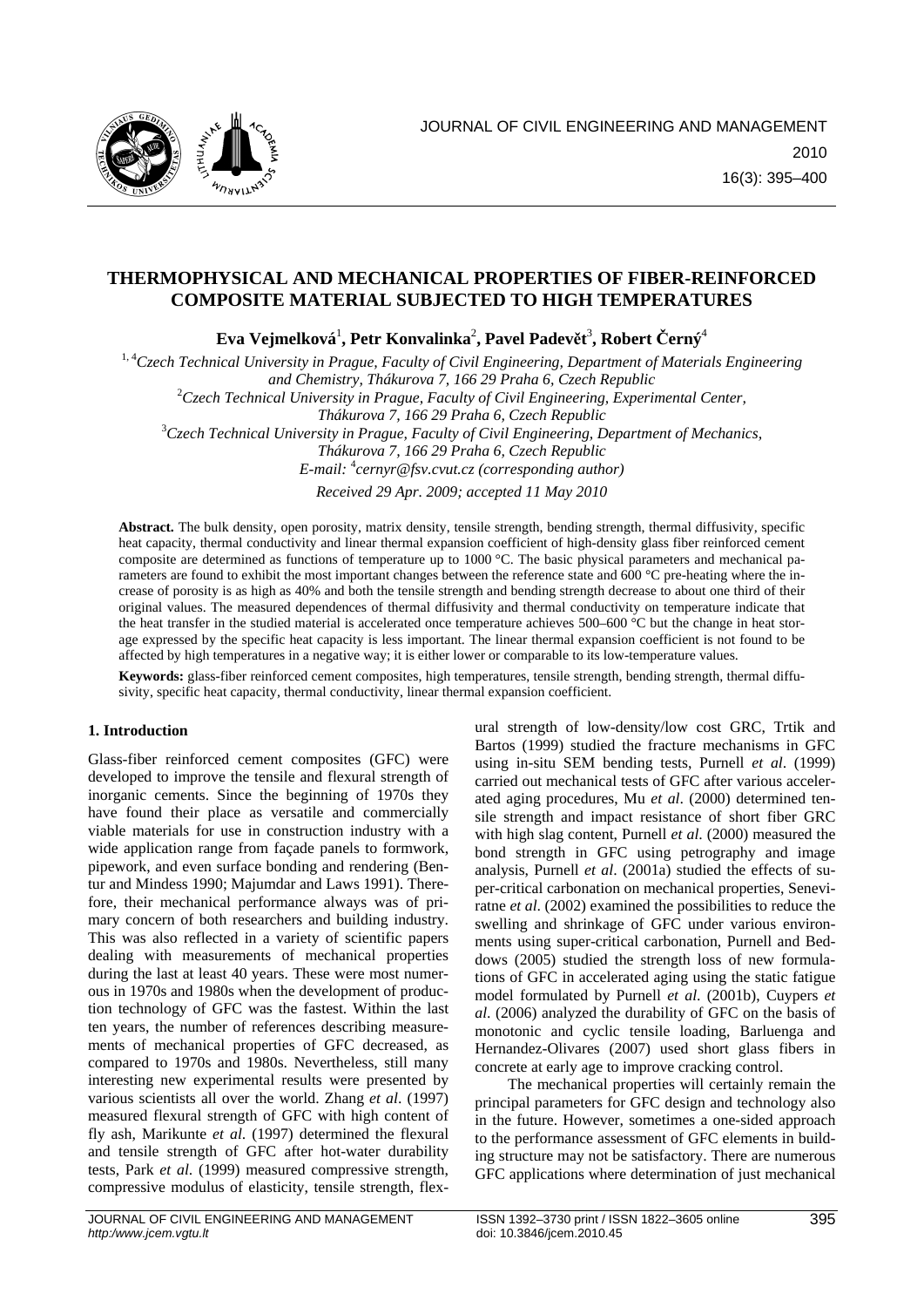properties is not sufficient and thermal and hygric properties may become significant, or even more important. To give only couple of examples, façade panels are supposed to meet certain thermal and hygric requirements, lightweight GFC can be used as thermal insulation materials, some other types of GFC can be used as fire protection materials to replace previously used asbestos-cement products (West *et al*. 1980a, b). In the first two cases thermal and hygric properties should be known in sufficient temperature and moisture ranges to determine the hygrothermal performance of the wall systems, in the third the high-temperature thermal properties such as thermal conductivity, specific heat capacity and linear thermal expansion coefficient are supposed to be measured to assess the fire-protection function of the envelope in an appropriate way. Despite this apparent need for a more general consideration of the properties of GFC in material and structural design, the references giving results of determination of thermal and hygric properties of GFC are still quite rare, as compared to the measurements of mechanical properties. The papers by Černý *et al*. (2004) and de Guttierez *et al*. (2005) belong to the very few exceptions in that respect.

In this paper, a complex view on the properties of GFC is presented which involves a combination of thermophysical and mechanical parameters that was not considered in previous references, not even in the relatively extensive paper by Černý *et al*. (2004) where three GFC of different composition were studied. Besides the measurement of tensile and bending strength also the principal thermal properties, namely the thermal diffusivity, specific heat capacity, thermal conductivity and linear thermal expansion coefficient, of high-density glass fiber reinforced cement composite are determined as functions of temperature up to 1000 °C. The relations between the changes in mechanical and thermal parameters due to the high-temperature exposure are discussed as well.

### **2. Experimental methods**

### **2.1. Basic physical properties**

The bulk density, matrix density and open porosity were measured using the water vacuum saturation method (Roels *et al*. 2004). Each sample was dried at first in a drier to remove majority of the physically bound water and the mass of dry sample was determined. After that the samples were placed into a desiccator with deaired water. During three hours air was evacuated with vacuum pump from the desiccator. The samples were then kept under water not less than 24 hours. Finally, the mass of water saturated sample and immersed water saturated sample were measured, the volume of the sample was determined, and the open porosity, bulk density and matrix density were calculated.

### **2.2. Tensile strength and bending strength**

The measurement of tensile strength was done using the electromechanical testing device MTS Alliance RT 30 with the maximum tension force of 30 kN. The rate of

loading was 0.025 mm/min. The bending strength was measured in the same device provided with the threepoint bending track 642.01A which allowed the maximum load of 27.80 kN. The rate of loading was 0.04 mm/min. The values of tensile strength and bending strength were calculated from the measured force values using the common physical formulas.

#### **2.3. Thermal diffusivity**

For the determination of high-temperature thermal diffusivity the double integration method by Drchalová and Černý (1998) was used which was developed originally for moisture transport. For heat conduction equation it can be applied with minor changes only. The final equation for the calculation of thermal diffusivity *a* reads

$$
a(\tau) = \frac{\int_{t_1}^{x_0(\tau,t_1)} I_T(T(x,t_1)) dx - \int_{0}^{x_0(\tau,t_1)} I_T(T(x,t_1)) dx}{\int_{t_1}^{t_1} \frac{\partial T}{\partial x}(x_0(\tau,t),t) dt} - \frac{\int_{t_1}^{t_1} \frac{\partial T}{\partial x}(x_0(\tau,t),t) dt}{\int_{t_1}^{t_1} \frac{\partial T}{\partial x}(x_0(\tau,t),t) dt}, \qquad (1)
$$

where  $T(x,t)$  is the temperature field in the sample measured at one-sided heating, τ is a chosen constant value of temperature,  $x = x<sub>o</sub>(\tau,t)$ ,  $t = t<sub>o</sub>(\tau,x)$  are one-to-one parametrizations corresponding to  $\tau(T(t))$  and  $T(x)$  are supposed to be monotonic functions, both  $x_0$  and  $t_0$  are monotonic functions as well),  $t_1$ ,  $t_n$  are the times corresponding to the first and last measured temperature profile, respectively,  $c$  is the specific heat capacity,  $\rho$  is the bulk density:

$$
I_T(T) = \int \frac{\partial T}{\partial t} dt = \int dT , \qquad (2)
$$

and the heat flux at  $x=0$ ,  $j_0(0,t)$ , can be for  $t_i > t_i$  calculated as

$$
j_Q\left(0, \frac{t_j + t_i}{2}\right) =
$$
  
\n
$$
\frac{1}{t_j - t_i} \int_0^D \left[\rho(T)c(T)T(x, t_j) - \rho(T)c(T)T(x, t_i)\right] dx,
$$
\n(3)

where *D* is the length of the one-dimensional domain under consideration.

In the measuring procedure itself, one-side heating of a specimen with thermally insulated lateral faces is realized using a furnace where a constant temperature is maintained. Along the longitudinal axis of the sample, a set of temperature sensors is positioned, which makes it possible to record the temperature field through a measuring unit by a PC. From the measured  $T(x,t_i)$  curves, a set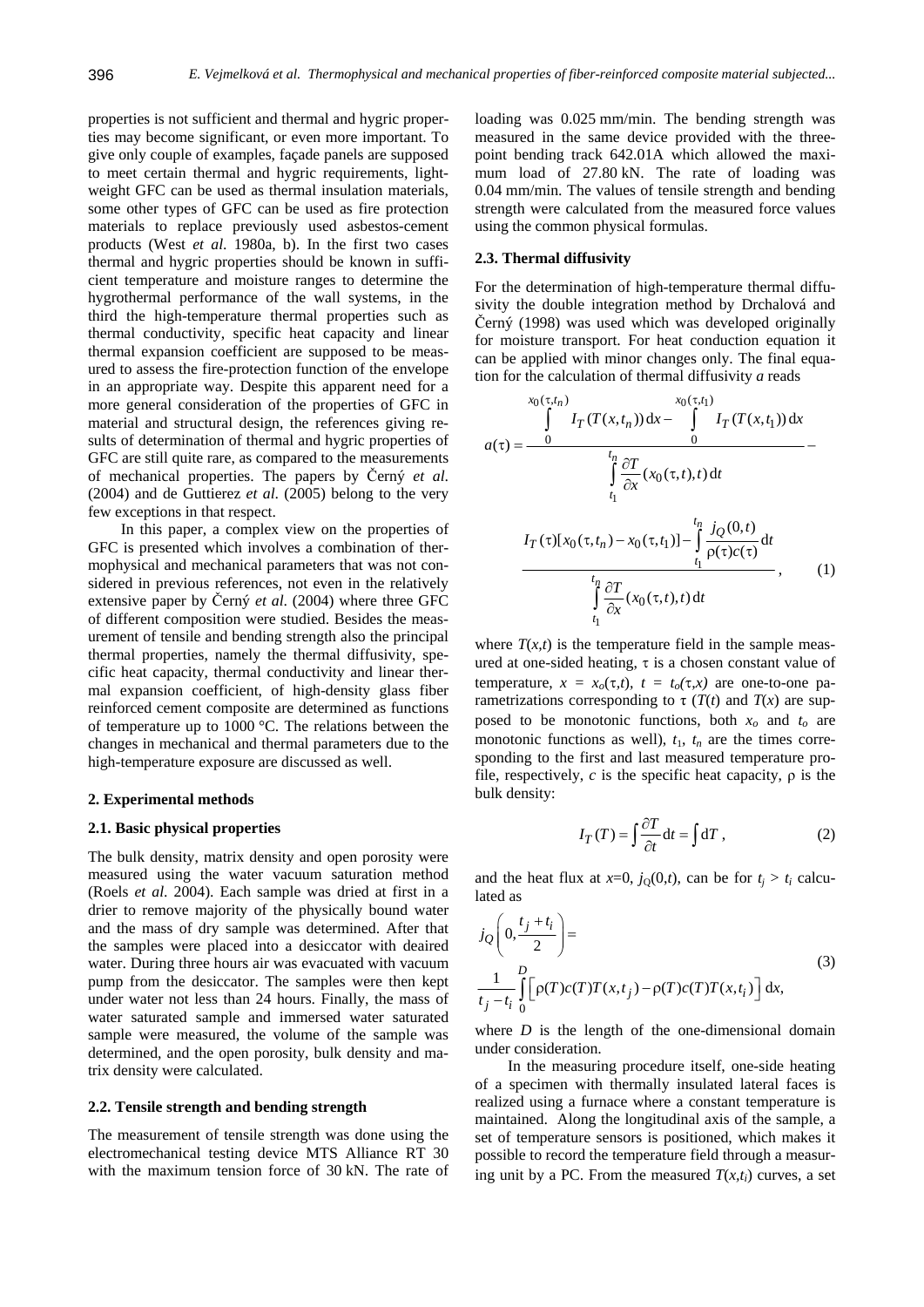of 8–10 curves is chosen, and these curves are used in the computational treatment. First, the measured  $T(x,t_i)$ curves are subject of a regression analysis. Then, we choose a temperature value τ, determine the integration area for this value and calculate the corresponding value of thermal diffusivity  $a(\tau)$  from Eq. (1). This procedure is repeated for a sufficient number of  $\tau$  values so that we finally obtain a point-wise given function  $[\tau_i, a(\tau_i)]$ .

## **2.4. Specific heat capacity**

As the adiabatic methods are not very suitable for measuring high-temperature specific heat capacity of building materials, mainly because of the necessity to use relatively large samples, a nonadiabatic method (Toman and Černý 1995) was employed for the determination of temperature-dependent specific heat capacity. The nonadiabatic calorimeter designed in Toman and Černý (1995) has a mixing vessel with a volume of 2.5 liters. The volume of the measuring fluid (water in this case) is about 1 liter. The maximum volume of the measured samples is 1 liter. The amount of heat loss of the nonadiabatic system is determined using a calibration. The calorimeter is filled with water, whose temperature is different from the ambient air. Then, the relation of water temperature to time, i.e., the calibration curve is measured.

The measuring method itself is based on wellknown principles. The sample is heated to a predetermined temperature  $T_s$  in a furnace and then put into the calorimeter with water. Then, the relation of water temperature to time,  $T_w(t)$ , is measured, water being slowly stirred all the time, until the temperatures of the measured sample and the calorimeter are equal. The corrected (adiabatic) temperature  $T_e$  taking the heat loss into account is calculated and substituted into the heat balance equation of the sample-calorimeter system:

$$
mc(T_s - T_e) = (K + m_w c_w)(T_e - T_{wo}) +
$$
  
\n
$$
\Delta m_{evap} \cdot L_w - Q_r,
$$
\n(4)

where  $m$  is the mass of the sample,  $c$  is the specific heat capacity of the sample in the temperature interval  $[T_e, T_s]$ , *K* is the heat capacity of the calorimeter,  $m_w$  is the mass of the water,  $c_w$  is the specific heat capacity of water,  $T_{wo}$ is the initial water temperature, *L* is the latent heat of evaporation of water,  $Q_r$  is the reaction heat,  $\Delta m$  is the mass of evaporated water.

Dividing both sides of eq. (4) by *m* and specifying the zero-point of the enthalpy scale (see Toman and Černý 1995, for details), we can calculate the value of specific enthalpy corresponding to the furnace temperature  $T_s$ ,  $h(T_s)$ . The specific heat capacity can then be determined using its definition relation:

$$
c(T_i) = \frac{\partial h}{\partial T}(T_i) \tag{5}
$$

Performing a set of measurements for various sample temperatures  $T_i$ , we obtain a set of points  $[T_i, h(T_i)]$ . A regression analysis of this point-wise given function results in a functional relationship for  $h = h(T)$  and, using eq. (5), also in the  $c = c(T)$  function as the first derivative of *h* with respect to *T*.

## **2.5. Linear thermal expansion coefficient**

The high-temperature measurements of linear thermal expansion coefficient  $\alpha$  were performed using the method proposed in Toman *et al*. (1999). The measuring device is based on the application of a comparative technique. In the practical determination of the linear thermal expansion coefficient the measured sample and the standard are put into the furnace, provided with contact ceramic rods, and the initial reading on the digital dial indicators is taken. Then, the electric heating regulation system is adjusted for the desired temperature  $T_i$  in the furnace, and the length changes are monitored. The data acquisition from the digital dial indicators is done on PC using specially developed software. After the steady state is achieved, i.e., no temperature changes in the furnace and no length changes of both measured sample and the standard are observed, the final readings of length changes are taken. The length change of the measured sample itself is then calculated and the corresponding value of thermal strain,  $\varepsilon(T_i)$ , is determined. The measurements are repeated with other chosen values of furnace temperatures  $T_i$ , the regression analysis of the point-wise given  $[T_i, \varepsilon(T_i)]$  function results in a functional relationship for  $\epsilon = \epsilon$  (*T*), and finally the calculation of the  $\alpha(T)$  function of the measured material is performed using the definition relation

$$
\alpha = \frac{d\varepsilon}{dT} \,. \tag{6}
$$

#### **3. Materials and samples**

The measurements were done on a glass fiber reinforced cement composite produced in the laboratories of VUSTAH Brno. The composition of the material was as follows (calculated among the dry substances only): Portland cement CEM I 52.5 54%, sand 0–1 mm 40%, microsilica 3%, alkali-proof glass fiber 12 mm long 3%. Water in the amount corresponding to the w/c ratio of 0.33 was added to the mixture.

The samples were produced using a successive homogenization procedure. At first, sand and microsilica were homogenized in a mixing device, then cement was added and the dry mixture was homogenized again. The dry well homogenized mixture was thoroughly mixed with water. Finally, the glass fibers were added and the mixture shortly mixed again. The prepared mixture was cast into the molds and vibrated. After the time period of 28 days after mixing, the samples were prepared for testing.

In the experimental measurements, four various sample pre-treatment conditions were tested: reference specimen not exposed to any load (denoted as UM in what follows), specimen exposed to a gradual temperature increase up to 600, 800 and 1000 °C during two hours, then left for another 2 hours at the final tempera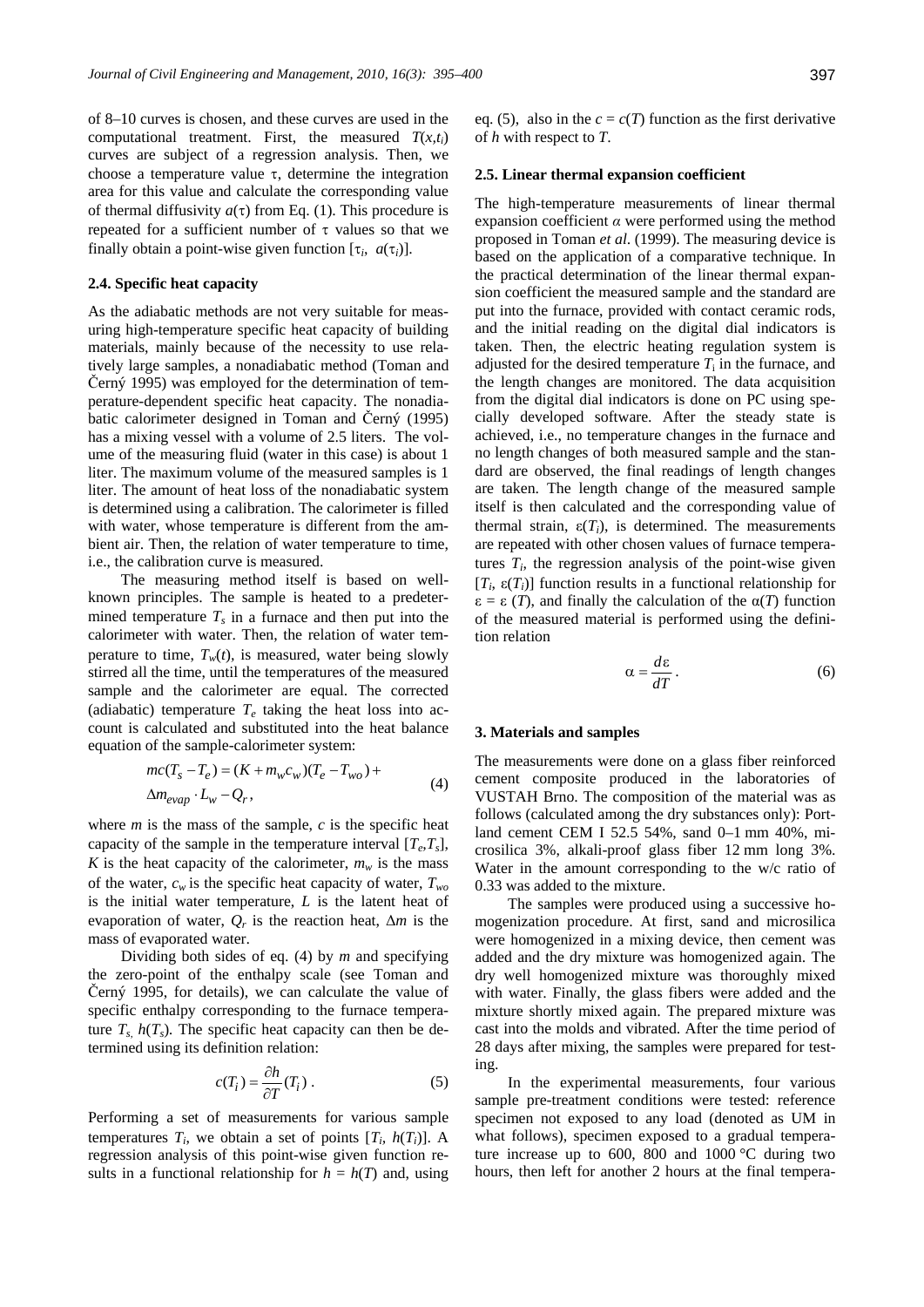ture and slowly cooled (denoted as UM-600, UM-800 and UM-1000 according to the loading temperature).

The samples for the measurement of particular material parameters had the following dimensions: basic physical properties –  $30 \times 30 \times 10$  mm, tensile strength –  $20\times10\times160$  mm, bending strength –  $40\times40\times160$  mm, thermal diffusivity and specific heat capacity – 71×71×71 mm, linear thermal expansion coefficient – 40×40×120 mm. For every pre-treatment, 3 specimens were used for testing. Before the measurements of all parameters, all specimens were dried in an oven at 110 °C.

# **4. Experimental results and discussion**

Table 1 shows basic physical parameters of the studied material depending on the loading temperature. The most important change in porosity occurred between the unloaded state and the loading temperature of 600 °C where the increase of porosity was as high as 40%. Later porosity changes were lower than 10%. This is in accordance with the behavior of most Portland cement based composite materials where the most important chemical reaction in the high temperature range is decomposition of calcium hydroxide at about 460–480 °C (see Černý *et al*. 2003, for more details).

**Table 1.** Basic physical parameters

| Material       | Open porosity<br>$\mathrm{m}^3 \mathrm{m}^{-3}$ | <b>Bulk</b> density<br>[kg m <sup>-3</sup> ] | Matrix density<br>[kg m <sup>-3</sup> ] |
|----------------|-------------------------------------------------|----------------------------------------------|-----------------------------------------|
| UМ             | 0.25                                            | 1872                                         | 2491                                    |
| UM-600         | 0.35                                            | 1885                                         | 2898                                    |
| <b>UM-800</b>  | 0.38                                            | 1822                                         | 2929                                    |
| <b>UM-1000</b> | 0.38                                            | 1812                                         | 2903                                    |

Table 2 presents tensile strength and bending strength of the particular groups of specimens. Similarly as in the case of basic physical parameters, the most important changes in mechanical properties were observed between the reference state and the specimens loaded to 600 °C, where both tensile strength and bending strength decreased to about one third of their original values. UM-1000 specimens were not investigated because they disintegrated during insertion into the testing device, so that their mechanical properties could not be determined.

**Table 2.** Tensile strength and bending strength

| Material      | Tensile strength<br>[MPa] | Bending strength<br>[MPa] |
|---------------|---------------------------|---------------------------|
| UМ            | 2.37                      | 15.00                     |
| UM-600        | 1.00                      | 4.62                      |
| <b>UM-800</b> | 1.22.                     | 2.57                      |
| UM-1000       |                           |                           |

Fig. 1 shows the results of thermal diffusivity vs. temperature measurements. In the lower temperature range, the values of thermal diffusivity increased relatively moderately with increasing actual temperature but this increase became quite steep after achieving 600 °C. This feature was observed for all pre-heating temperatures. The most probable reason for these findings was an



**Fig. 1.** Thermal diffusivity as a function of temperature

inclusion of the convective and radiative modes of heat transfer into the values of thermal diffusivity which, due to the transient character of measurements and the occurrence of high temperature gradients in the measured specimens, was not a common thermal diffusivity in Fourier's sense but an apparent thermal diffusivity. From a practical point of view this seems to be a positive factor because any appearance of high temperatures in a building structure is often accompanied by high temperature gradients, which are not always accounted for properly in the fire-safety considerations. Using the values of apparent thermal diffusivity in the commonly utilized simple computer codes working with Fourier heat conduction can include the convective and radiative modes of heat transfer into the fire-safety related calculations at least in an empirical way, thus increase the physical correctness of the numerical analysis. The thermal diffusivity of specimens pre-heated to  $600\,^{\circ}\text{C}$  was up to two times higher, as compared to the reference specimens, but for higher pre-heating temperatures any further significant increase was not observed. The differences were within the error range of the applied measuring method. This is in a good accordance with the measurements of open porosity in Table 1.

Fig. 2 shows the measured dependence of specific heat capacity on temperature. In the low-temperature range, up to approximately 300 °C, an increase of specific heat capacity was observed but for higher temperatures the changes were very low; the specific heat capacity remained almost constant. The small decrease of specific heat capacity for temperatures higher than 400 °C can be attributed to the partial loss of mass due to the decomposition of calcium hydroxide.

Fig. 3 presents the thermal conductivity as function of temperature which was calculated on the basis of measured thermal diffusivity, specific heat capacity and bulk density. Clearly, the shapes of the  $\lambda(T)$  functions were very similar to those of  $a(T)$  functions. This is a consequence of the more significant dependence of thermal diffusivity on temperature in a comparison with the specific heat capacity and bulk density.

The results of measurements of the linear thermal expansion coefficient in Fig. 4 showed that in the range of lower temperatures the measured data corresponded well with the common  $\alpha$  values known for cement mortar and concrete (Toman *et al*. 1999; Toman and Černý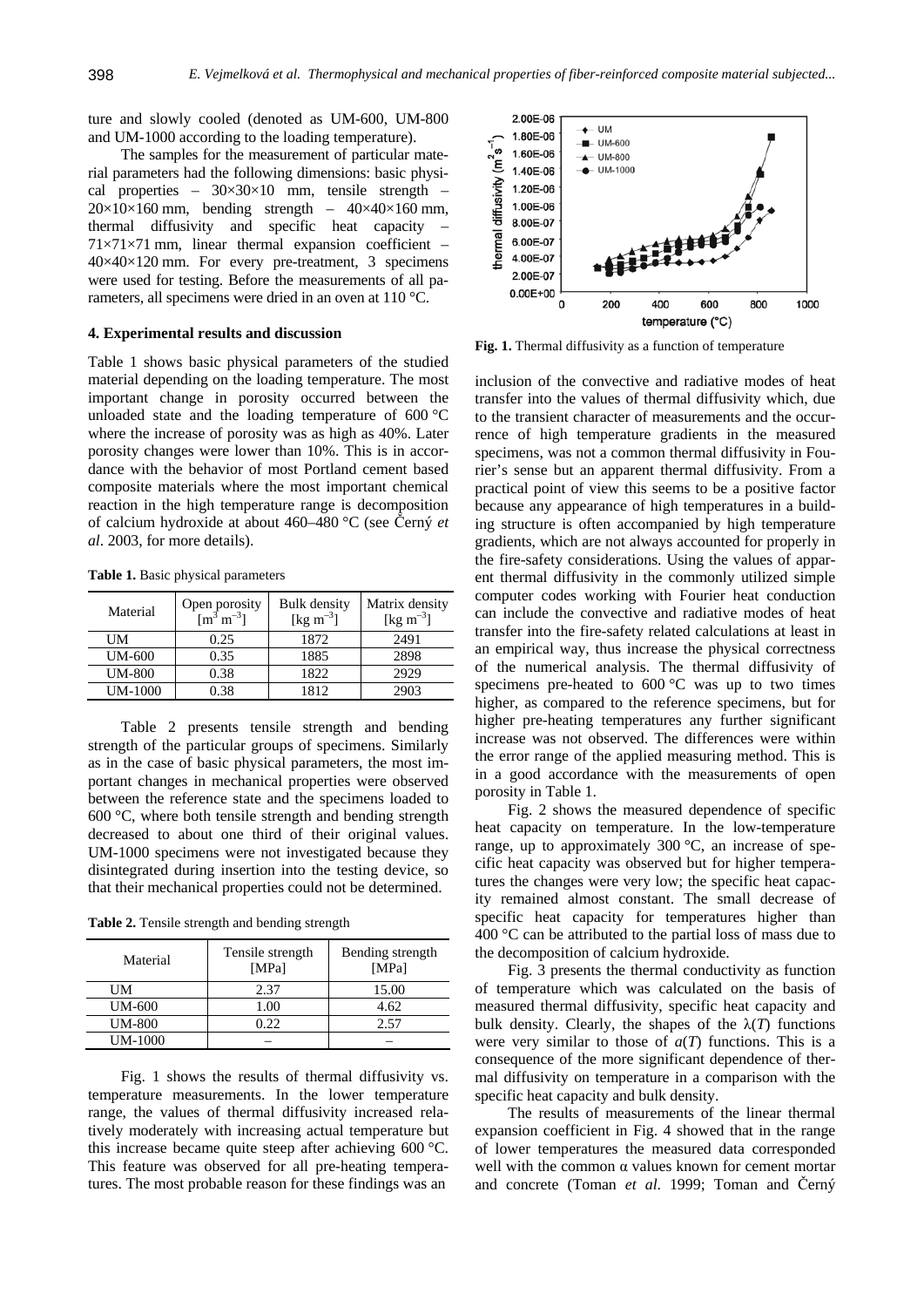2001) and also for higher temperatures the observed changes were not very dramatic. The minima at approximately 500 °C and 800 °C are most probably a consequence of decomposition reactions in the cement binder, namely calcium hydroxide in the first case and calcium carbonate in the second (Toman *et al*. 1999).



**Fig. 2.** Specific heat capacity as a function of temperature



**Fig. 3.** Thermal conductivity as a function of temperature



**Fig. 4.** Linear thermal expansion coefficient as a function of temperature

# **5. Conclusions**

The measurements of temperature dependence of mechanical and thermal properties of the glass-fiber reinforced cement composite in this paper have shown that the decomposition of calcium hydroxide was the principal factor affecting the behavior of thermally loaded specimens. The basic physical parameters and mechanical parameters exhibited the most important changes between the reference state and the 600 °C pre-heating where the increase in porosity was as high as 40%, and both the tensile strength and bending strength decreased to about one third of their original values. The effect of decomposition of calcium carbonate was significant for the linear thermal expansion coefficient only.

For the fire protection of building structures, the measured dependences of thermal diffusivity and thermal conductivity on temperature indicated that the heat transfer in the studied material was accelerated once temperature achieved 500–600 °C which might be dangerous because the fire-protecting ability of such a structure decreases in a comparison to the values calculated with data measured at lower temperatures. Using the high-temperature data in the evaluation of fire-protecting abilities of such structures is therefore highly recommended. On the other hand, the thermal expansion of the analyzed GFC did not increase in the high-temperature range in a significant way, and therefore the real thermal stress would not be much higher compared to the calculations with room temperature data which is a positive information.

### **Acknowledgement**

This research was supported by the Ministry of Education, Youth and Sports of the Czech Republic, under project No MSM: 6840770031.

#### **References**

- Barluenga, G.; Hernandez-Olivares, F. 2007. Cracking control of concretes modified with short AR-glass fibers at early age. Experimental results on standard concrete and SCC, *Cement and Concrete Research* 37: 1624–1638. [doi:10.1016/j.cemconres.2007.08.019](http://dx.doi.org/10.1016/j.cemconres.2007.08.019)
- Bentur, A.; Mindess, S. 1990. *Fibre Reinforced Cementitious Composites.* Amsterdam: Elsevier.
- Černý, R.; Totová, M.; Poděbradská, J.; Toman, J.; Drchalová, J.; Rovnaníková, P. 2003. Thermal and hygric properties of portland cement mortar after high-temperature exposure combined with compressive stress, *Cement and Concrete Research* 33: 1347–1355. [doi:10.1016/S0008-8846\(03\)00067-X](http://dx.doi.org/10.1016/S0008-8846(03)00067-X)
- Černý, R.; Poděbradská, J.; Totová, M.; Toman, J.; Drchalová, J.; Rovnaníková, P.; Bayer, P. 2004. Hygrothermal properties of glass fiber reinforced cements subjected to elevated temperature, *Materials and Structures* 37: 597–607.
- Cuypers, H.; Wastiels, J.; Van Itterbeeck, P.; De Bolster, E.; Orlowsky, J.; Raupach, M. 2006. Durability of glass fibre reinforced composites experimental methods and results, *Composites Part A-Applied Science and Manufacturing* 37: 207–215. [doi:10.1016/j.compositesa.2005.03.027](http://dx.doi.org/10.1016/j.compositesa.2005.03.027)
- Drchalová, J.; Černý, R. 1998. Non-steady-state methods for determining the moisture diffusivity of porous materials, *International Communications in Heat and Mass Transfer* 25: 109–116. [doi:10.1016/S0735-1933\(97\)00142-5](http://dx.doi.org/10.1016/S0735-1933(97)00142-5)
- De Guttierez, R.M.; Diaz, L.N.; Delvasto, S. 2005. Effect of pozzolans on the performance of fiber-reinforced mortars, *Cement and Concrete Composites* 27: 593–598. [doi:10.1016/j.cemconcomp.2004.09.010](http://dx.doi.org/10.1016/j.cemconcomp.2004.09.010)
- Majumdar, A. J.; Laws, V. 1991. *Glass Fibre Reinforced Cement*. Oxford: BSP.